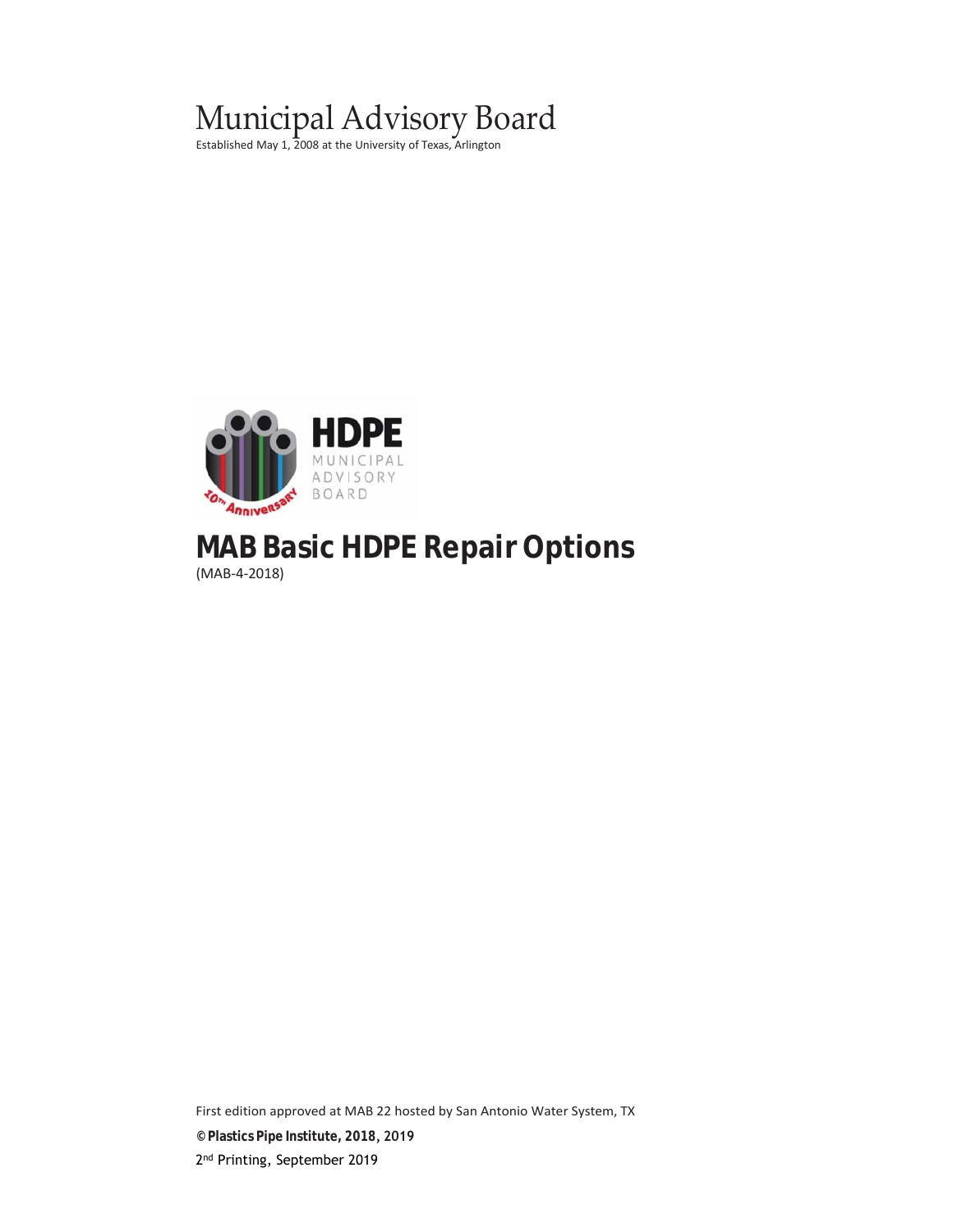#### **ACKNOWLEDGMENTS**

The Municipal Advisory Board would like to acknowledge the excellent contributions of the MAB‐4 Basic HDPE Repair Options Task Group for developing and leading this project.

| <b>Todd Grafenauer</b> | Murphy Pipelines, WI                                       |
|------------------------|------------------------------------------------------------|
| Andrew Schipper, PE    | City of Ft. Wayne, IN                                      |
| Greg Scoby, PE         | City of Palo Alto, CA (past) and Crossbore Consultants, CA |

#### **MUNICIPAL ADVISORY BOARD MEMBERS**

#### **UTILITIES**

| Luis Aguiar<br>Jessie Allen, PE<br>Alan Ambler, PE<br>Marisa Boyce, PE*<br>John Fishburne, PE<br>David Freireich, PE<br><b>Todd Jorgenson</b><br>HollyLink*<br>Gordon Mahan<br>Ryan McKaskle, PE*<br>Greg Scoby, PE<br>Eric Shaffer, PE*<br>DaveStewart*<br>Matthew Wirtz, PE                                                   | Miami-Dade Water & Sewer (past), Hazen & Sawyer, FL, Co-Chair<br>Arlington Water Utilities, TX<br>City of Casselberry, FL (past), AM Trenchless, FL<br>East Bay Municipal Utility District, CA<br>Charlotte Water (past), Freese & Nichols, NC<br>City of Round Rock, TX<br>Austin Utilities, Austin, MN<br>Colorado Springs Utilities, CO<br>SAWS, San Antonio, TX<br>City of Tulsa, OK<br>City of Palo Alto (past), Crossbore Consultants, CA, Utility Chair<br>City of Duluth, MN<br>City of Lago Vista, TX<br>City of Ft Wayne, IN |
|---------------------------------------------------------------------------------------------------------------------------------------------------------------------------------------------------------------------------------------------------------------------------------------------------------------------------------|----------------------------------------------------------------------------------------------------------------------------------------------------------------------------------------------------------------------------------------------------------------------------------------------------------------------------------------------------------------------------------------------------------------------------------------------------------------------------------------------------------------------------------------|
| UNIVERSITIES<br>Dr. Alan Atalah, PE<br>Dr. Tom Iseley, PE<br>Dr. Mark Knight, PEng<br>Dr. Mo Najafi, PE                                                                                                                                                                                                                         | Bowling Green State University, OH<br>TTC, Louisiana Tech University, LA<br>CATT, University of Waterloo, ON<br>CUIRE, University of Texas at Arlington, R&D Chair                                                                                                                                                                                                                                                                                                                                                                     |
| <b>CONTRACTORS</b><br>Todd Grafenauer<br>David Mancini<br>Kevin Miller                                                                                                                                                                                                                                                          | Murphy Pipelines, WI<br>David Mancini & Sons, FL<br>Miller Pipeline Co., IN, Education Chair                                                                                                                                                                                                                                                                                                                                                                                                                                           |
| <b>CONSULTANTS</b><br>Joe Castronovo, PE<br>Steven Kramer, PE<br>Ernest Lever                                                                                                                                                                                                                                                   | AECOM (ret.), ASCE UESI, GA<br>COWI North America, Inc., NJ<br>Infrastructure Sector, Gas Technology Institute, IL                                                                                                                                                                                                                                                                                                                                                                                                                     |
| <b>PPI</b>                                                                                                                                                                                                                                                                                                                      |                                                                                                                                                                                                                                                                                                                                                                                                                                                                                                                                        |
| Camille Rubeiz, PE                                                                                                                                                                                                                                                                                                              | Municipal & Industrial Division (M&I), TX, Co-Chair                                                                                                                                                                                                                                                                                                                                                                                                                                                                                    |
| <b>FORMER MEMBERS</b><br>Dr. Sam Ariaratnam, PE<br>Mike Heitmann<br>Milton Keys<br>Matthew Klein<br>Ed Lambing, PE<br>Jonathan Leung, PE<br>GeorgeMcGuire<br>Dr. Ken Oliphant, PEng<br>Rafael Ortega, PE<br><b>Collins Orton</b><br>Fred Ostler, PE<br>Chad Owens, PE<br>Dr. Larry Slavin<br>Dan Smolik<br>Serge Terentieff, PE | Arizona State University, AZ<br>Garney Construction, MO<br>Indy Water/Veolia, IN<br>Veolia/ Citizens Energy, IN<br>San Jose Water Co., CA<br>Los Angeles Dept. of Water and Power, CA<br>Ditch Witch, OK<br>JANA, ON<br>LAN, TX<br>TT Technologies, CA<br>Joint Powers Water Board, WY<br>City Utilities, MO<br>OPCS, NJ<br>Garney Construction, FL<br>EBMUD, CA                                                                                                                                                                       |
| <b>Ron Collins</b><br>Angelo DuPont<br>Robert Item, PE<br>Jim Johnston<br><b>Robert Justus</b><br><b>Rick Van Kesteren</b><br><b>Rick Ponder</b>                                                                                                                                                                                | • Denotes others who contributed to development of this document which includes the following non-MAB members:<br>JCM Industries, TX<br>City of Arlington, TX<br>City of Palo Alto, CA<br>McElroy Manufacturing, OK<br>City of Palo Alto, CA<br>WAGA, NL<br>Integrity Fusion, GA                                                                                                                                                                                                                                                       |

GF‐Central Plastics, OK

**Jeff Wright**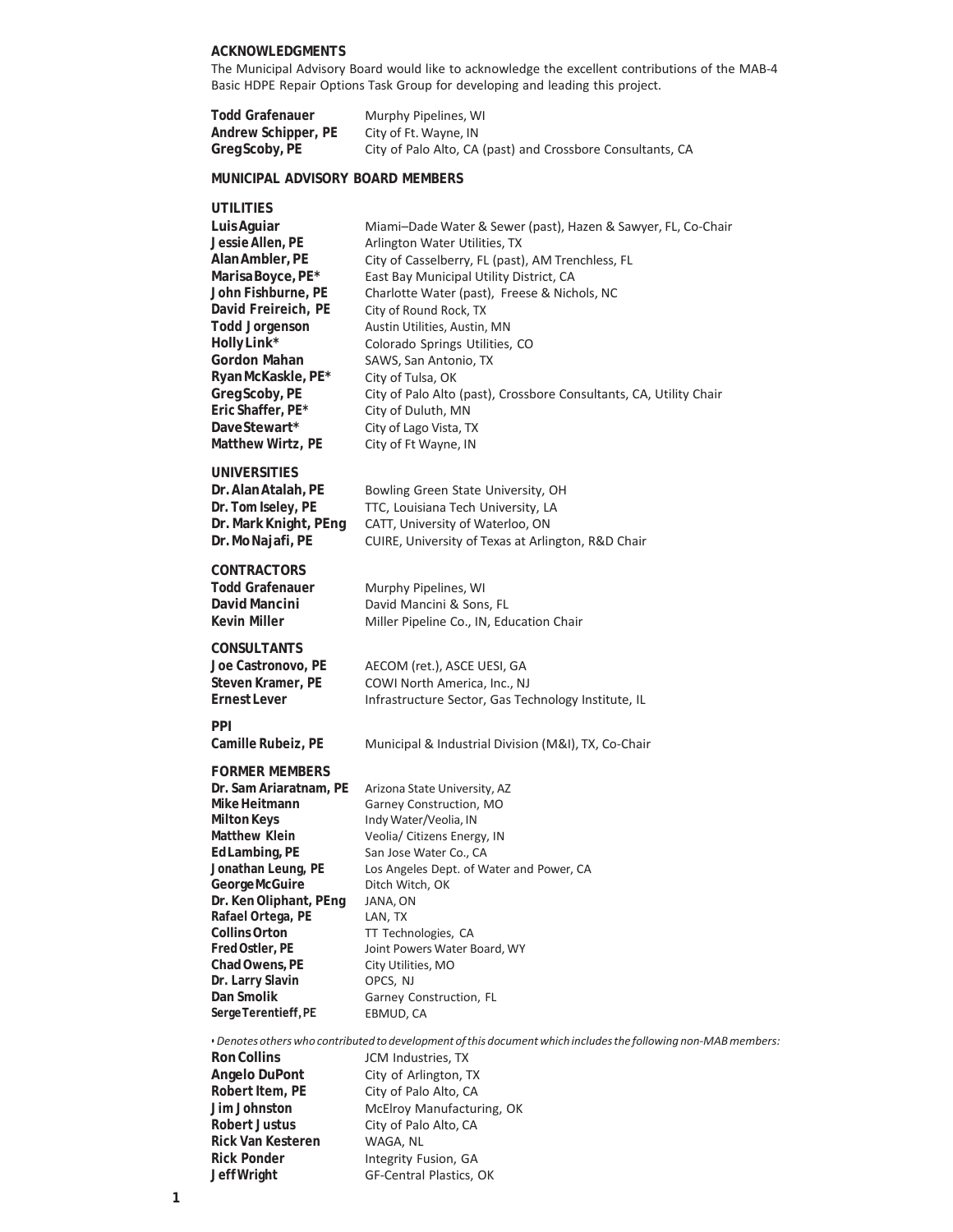#### **FOREWORD**

The MAB‐4 Basic HDPE Repair Options document was developed by the Municipal Advisory Board (MAB) and published with the help of the members of the Plastics Pipe Institute, Inc. (PPI).

The MAB‐4 Basic HDPE Repair Options is intended as a guide for engineers, users, contractors, code officials, and other interested parties for use in the repair of high density polyethylene (HDPE) pressure water piping systems. The local utility or engineer may need to modify the document to adapt to local conditions, operations, and practices.

The MAB‐4 Basic HDPE Repair Options were prepared by MAB members and associates as a service to the water industry. The information in this document is offered in good faith and believed to be accurate at the time of its preparation, but is offered "as is" without express or implied warranties, including WARRANTIES OF MERCHANTABILITY AND FITNESS FOR A PARTICULAR PURPOSE. Any reference to a specific manufacturer's product is merely illustrative, and not intended as an endorsement of that product. Reference to or testing of a proprietary product should not be construed as an endorsement by the MAB or PPI, which do not endorse the proprietary products or processes of any manufacturer. Users are advised to consult the manufacturer for more detailed information about the specific manufacturer's products. The information in this document is offered for consideration by industry members in fulfilling their own compliance responsibilities. MAB and the PPI assume no responsibility for compliance with applicable laws and regulations.

The MAB serves as an independent, non‐commercial adviser to the Municipal & Industrial (M & I) Division of the PPI. Once adopted, MAB will consider revising this document from time to time, in response to comments and suggestions from users. Please send suggestions of improvements to Camille George Rubeiz, PE, F.ASCE, at *crubeiz@plasticpipe.org*.

#### **RECOMMENDATIONS**

- 1. If you are able to eliminate water through the pipe, then fusion should be the first choice of repair.
- 2. Squeeze off tools can create dry conditions for fusion.
- 3. All mechanical couplings should include pull out resistance/restraint or be used with external restraint clamps when using non‐restraint mechanical couplings.
- 4. Internal stiffeners should be used for all mechanical couplings.
- 5. Corrosion protection should be provided for all underground metallic fittings.
- 6. Fabricated fittings should always be at least one SDR thicker than pipe and have the same Pressure Rating as the pipeline.
- 7. Illustrations for repair with fabricated fittings are appropriate for molded fittings.
- 8. For mechanical connections, contact the fitting manufacturer to verify that these connections are designed to work specifically with HDPE.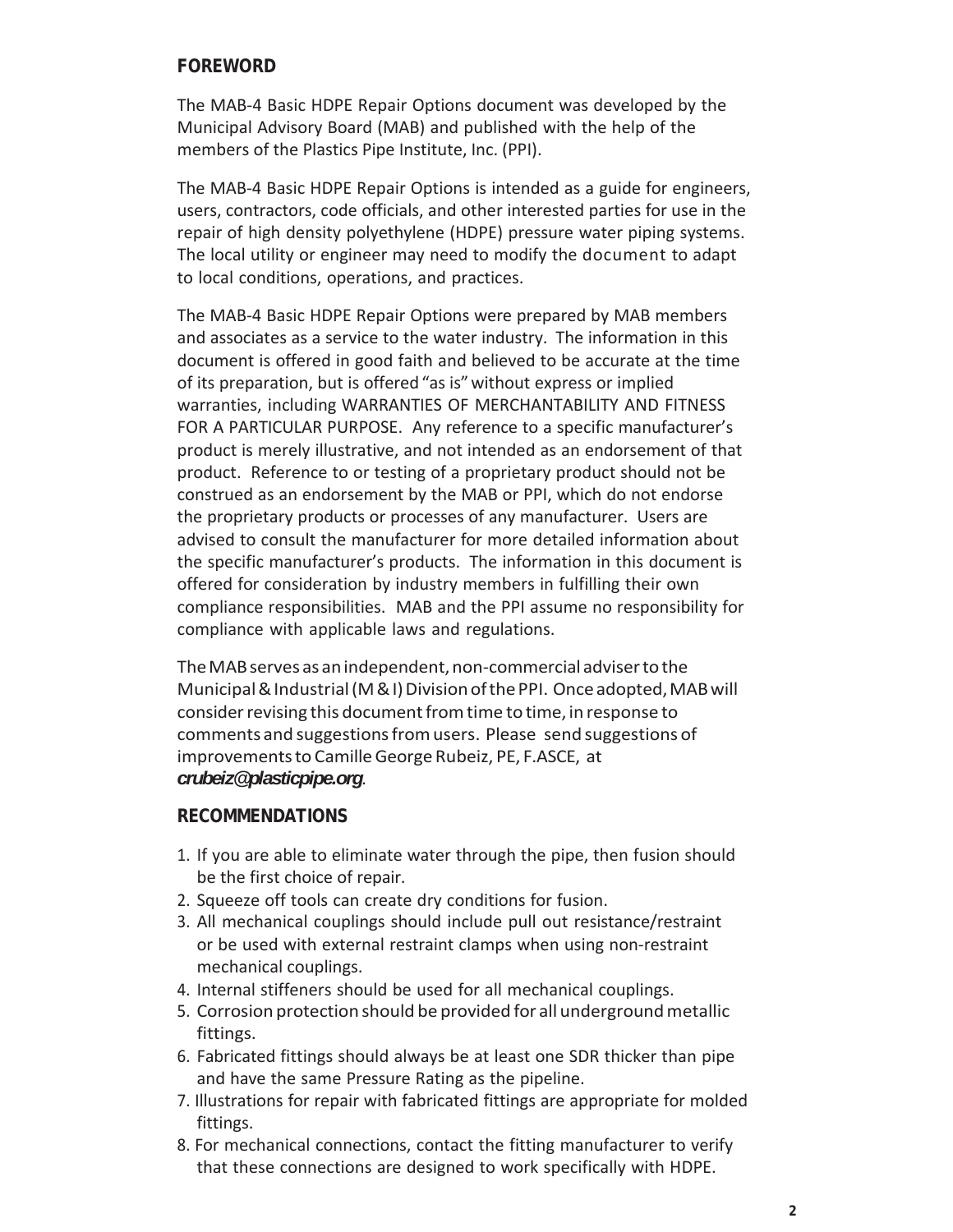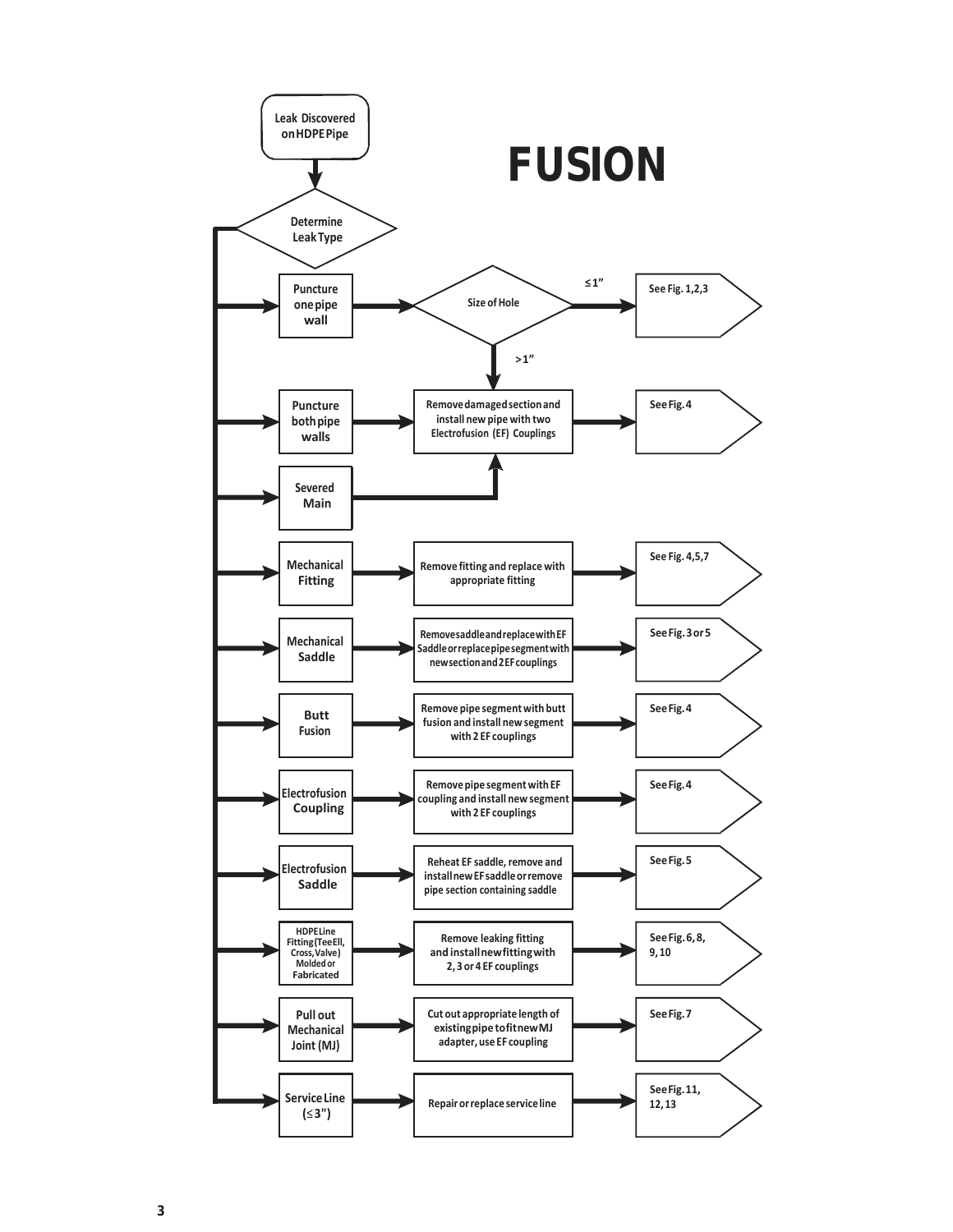## **FUSION**







**Fig. 1 Repair Patch Fig. 2 Branch Saddle w/cap Fig. 3 Tapping Tee (requires outlet cap)**











**Fig. 6 Section Replacement with Molded Tee Fig. 7 Mechanical Joint (MJ) Adapter w Install Kit**





**Fig. 10 Fabricated Cross with 4 EF Couplings Fig. 11 Service line EF Coupling**





**Fig. 8 Fabricated Elbow with Two EF Couplings Fig. 9 Fabricated Tee with Three EF Couplings**





**Fig. 12 Service Butt Fusion Fig. 13 Service Line Socket Fusion**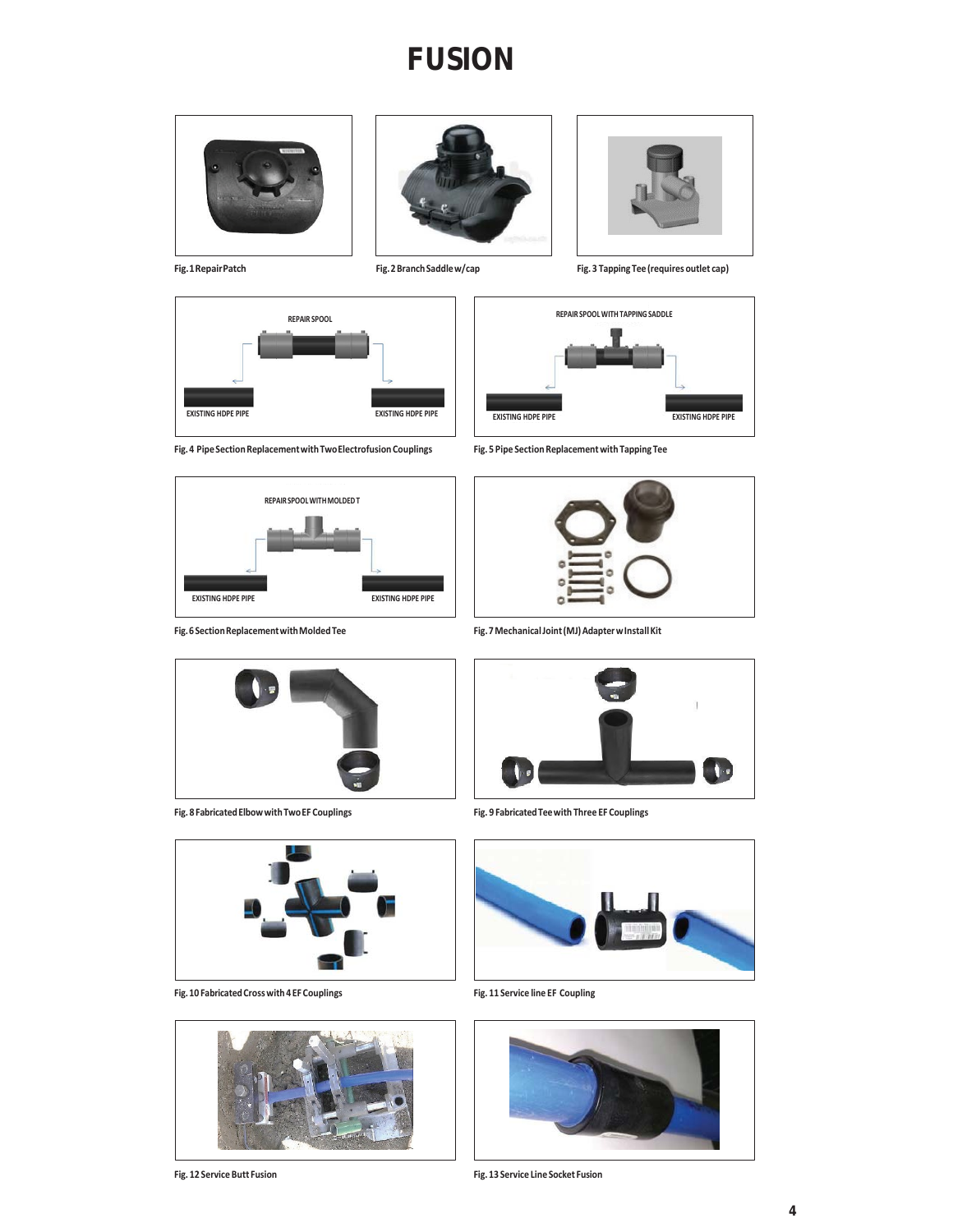# **ELECTROFUSION REPAIR OF LEAKING SADDLE FUSIONS:**

Leaks due to suspect electrofusion saddle joints can be repaired by removing the leaking connection and replacing the saddle. A weak or leaking fusion is likely due to contamination in the fusion zone or the lack of pipe preparation at the time of initial installation. In such cases, the saddle can be removed by re-energizing the heating coil to the point that the PE material becomes melted and softened. Once re‐melted, the old saddle can be pulled from the pipe and a new saddle can be installed in the same location.

### **PROCEDURE:**

Excavate to expose the suspect saddle and depressurize the system. Disconnect the service line and clean the pipe surfaces immediately surrounding the suspect saddle.

If the saddle has a "permanent" clamping device, such as a bolt‐on strap or plastic underpart, the clamp must be removed. Connect the electrofusion control box to the suspect saddle and start the fusion cycle.



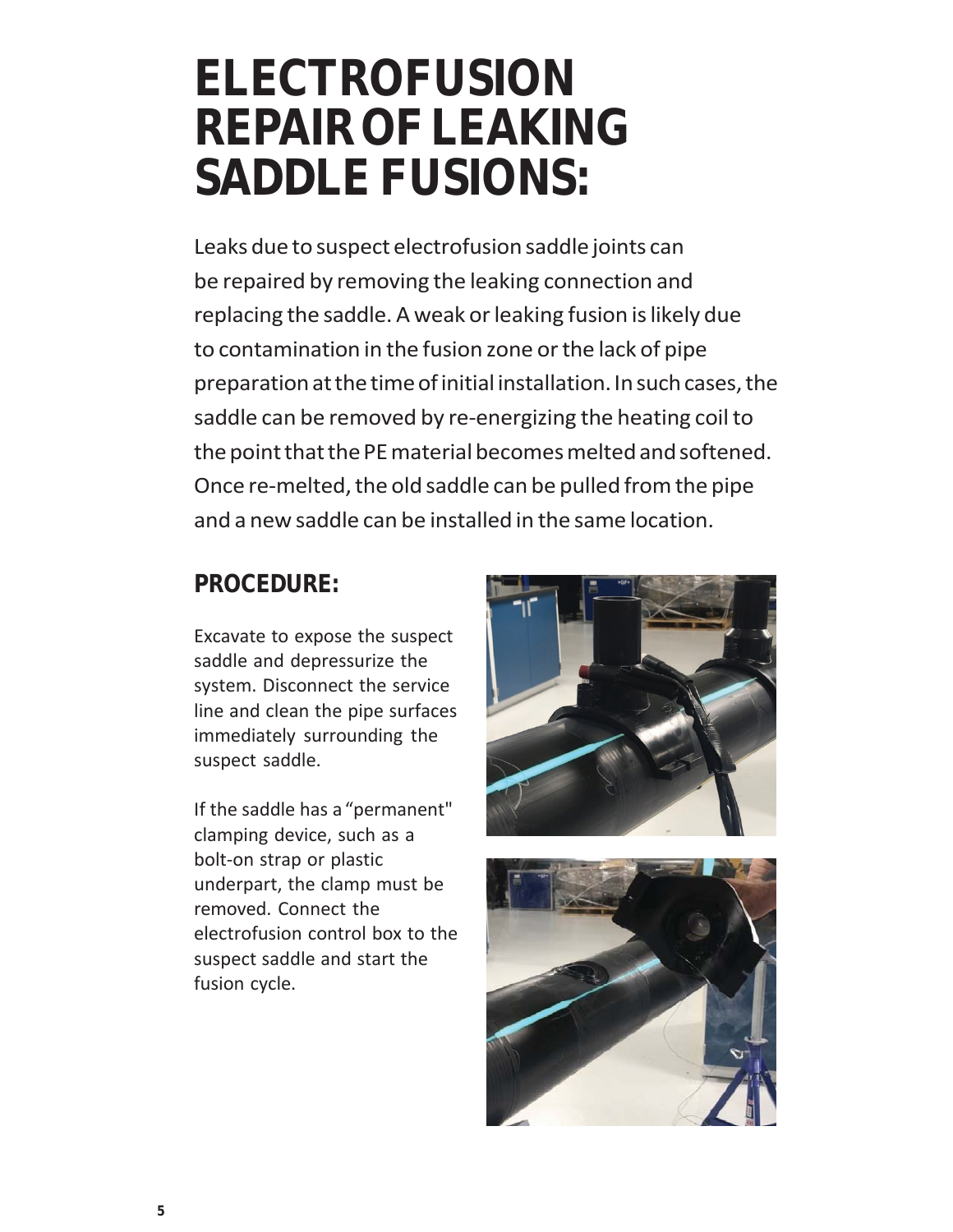When the fusion cycle is complete, immediately pull the saddle from the pipe. Wear gloves and use caution to avoid burns from hot plastic or wires. Small tapping saddles can normally be removed by hand, but if necessary a suitable rubber mallet may be used to strike the fitting.

Inspect the pipe surface for damage. Remnants of PE material from the saddle will likely remain on the pipe surface and can be removed with a rasp to re‐shape the pipe curvature. Once the remnants are removed, the pipe can be prepared for fusion by peeling/scraping using approved procedures. The tap hole may require that the peeler blade be manipulated to allow it to pass over the hole in the pipe as it revolves over that area.

Place the new fitting over the tap hole carefully to ensure that the hole is inside of the fusion zone boundary. A mandrel or guide may be inserted into the tap hole to aid in aligning the replacement fitting over the hole. Clamp the fitting in place and fuse per normal procedures.

Allow the fitting to cool per normal procedures prior to removing the clamp, reconnecting the service line, and returning to service.







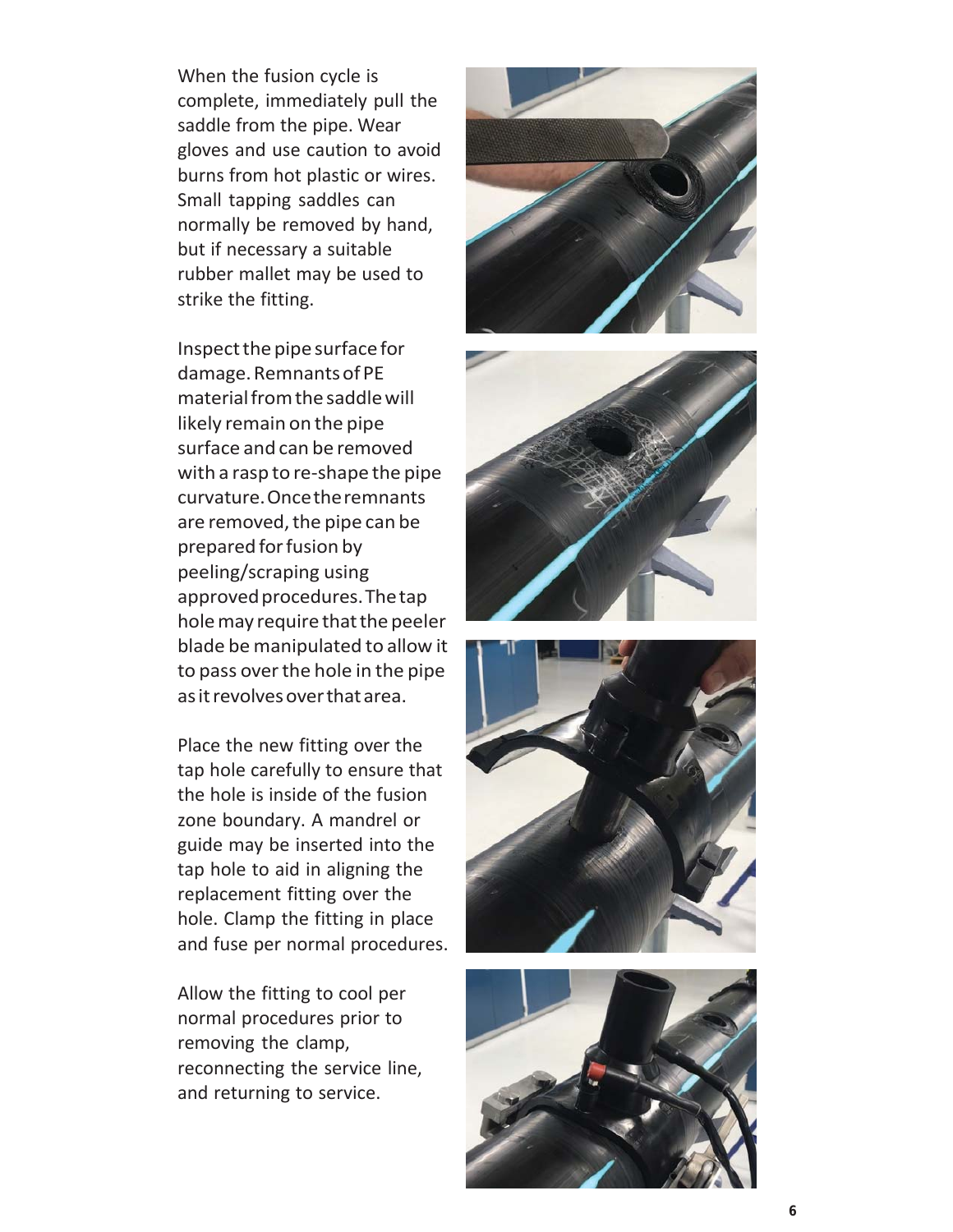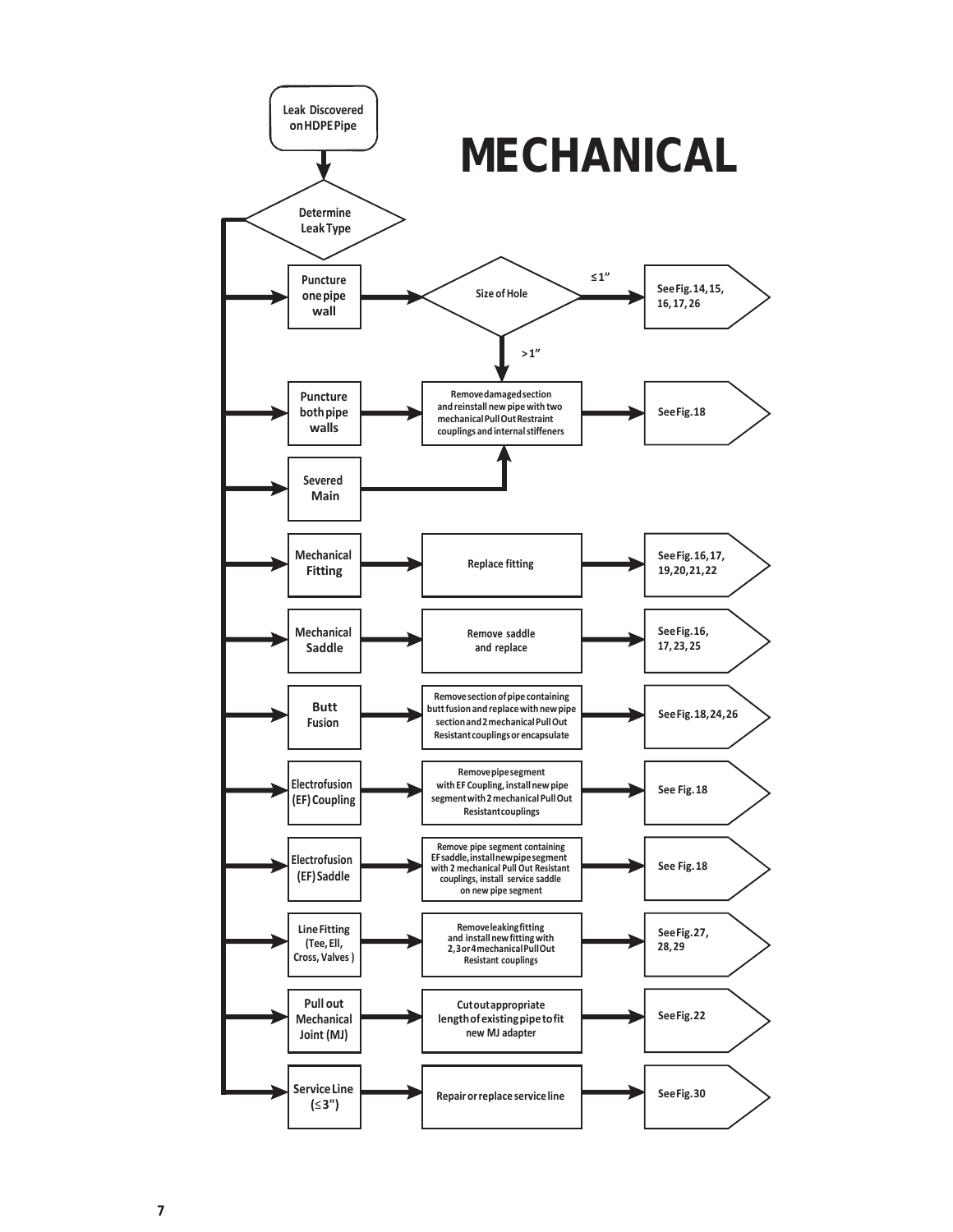## **MECHANICAL**







Fig. 20 Pull Out Resistant Coupling by Flange Fig 21 Fabricated Ell w Flanges Fig. 22 Restrained Mechanical Joint



Fig. 14 Band Clamp Fig. 15 Band Clamp w Pull Out Restraint Fig. 16 Repair Sleeve requires out let plug



Fig. 13 HDPE Pipe Spool Replacement<br>w Mechanical Couplings<br>w Mechanical Couplings







Fig. 19 HDPE Flange







Fig. 26 Band Clamp capable of Encapsulating Butt Fusion



Fig. 29 Fabricated Cross

Fig. 23 "Mega-Lug" DIP Spool Fig. 24 "Mega-Lug" Connection to DIP Ell Fig. 25 Service Saddle





Fig.30 Service Leak‐ StabTypeCoupling